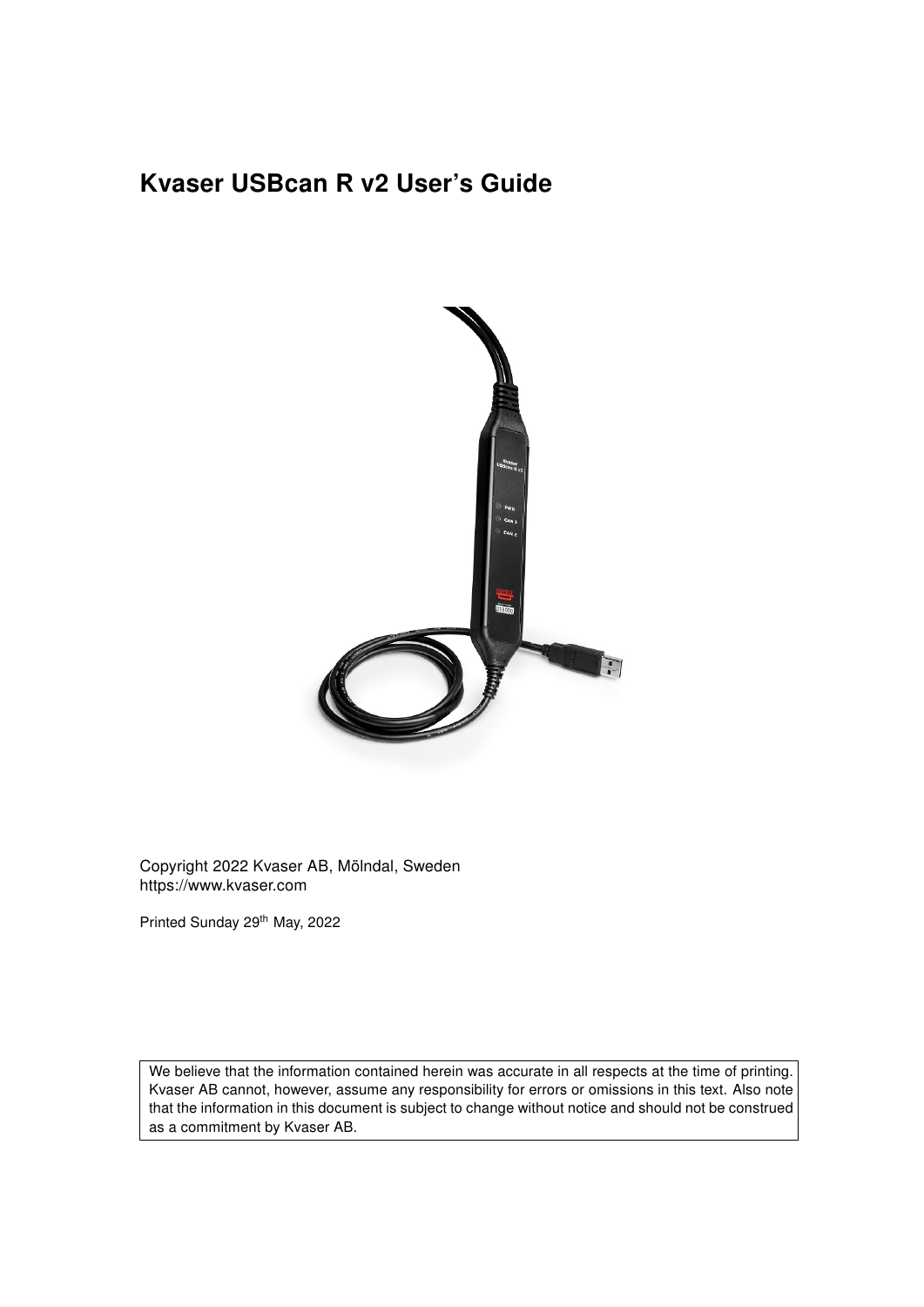(This page is intentionally left blank.)

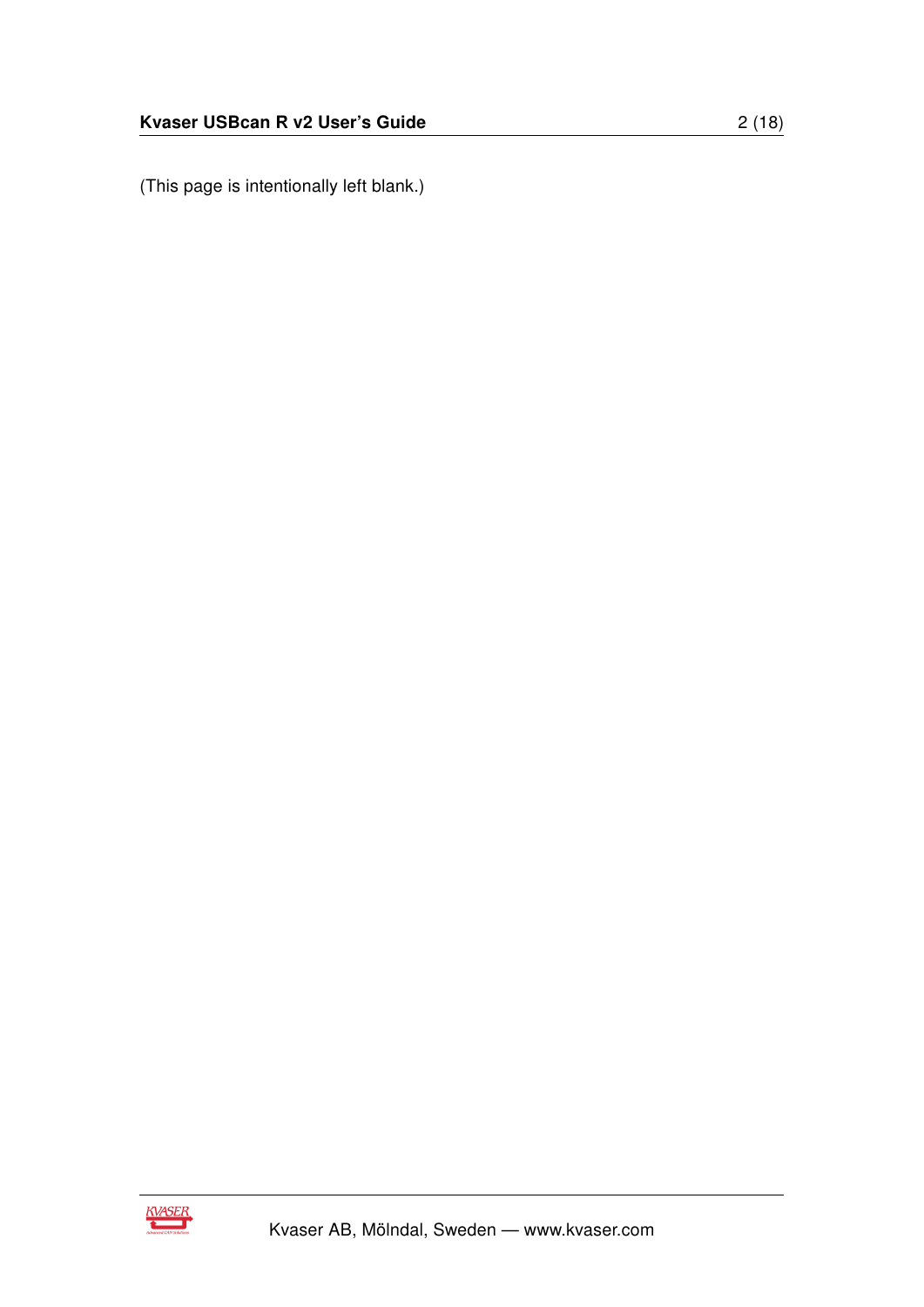# **Contents**

| 1.             |            | <b>About this manual</b><br>4                                                                                                                                                                                                  |                |  |  |  |
|----------------|------------|--------------------------------------------------------------------------------------------------------------------------------------------------------------------------------------------------------------------------------|----------------|--|--|--|
| $\overline{2}$ | 2.1        | <b>Introduction</b>                                                                                                                                                                                                            | 5<br>5         |  |  |  |
|                |            |                                                                                                                                                                                                                                | 6              |  |  |  |
|                | 2.2        |                                                                                                                                                                                                                                |                |  |  |  |
|                | 2.3        | Additional software and documentation                                                                                                                                                                                          | 6              |  |  |  |
| 3              |            | $\overline{7}$<br>Kvaser USBcan R v2 hardware                                                                                                                                                                                  |                |  |  |  |
|                | 3.1        |                                                                                                                                                                                                                                | $\overline{7}$ |  |  |  |
|                | 3.2        |                                                                                                                                                                                                                                | $\overline{7}$ |  |  |  |
|                | 3.3        |                                                                                                                                                                                                                                | 8              |  |  |  |
|                | 3.4        | Power supply received a series of the contract of the contract of the contract of the contract of the contract of the contract of the contract of the contract of the contract of the contract of the contract of the contract | 8              |  |  |  |
|                | 3.5        |                                                                                                                                                                                                                                | 8              |  |  |  |
|                | 3.6        |                                                                                                                                                                                                                                | 9              |  |  |  |
| 4              |            | <b>Appendices</b>                                                                                                                                                                                                              | 10             |  |  |  |
|                | 4.1        |                                                                                                                                                                                                                                | 10             |  |  |  |
|                | 4.2        |                                                                                                                                                                                                                                | 10             |  |  |  |
|                | 4.3        |                                                                                                                                                                                                                                | 11             |  |  |  |
|                | 4.4        |                                                                                                                                                                                                                                | 11             |  |  |  |
| 5              |            | <b>Disposal and Recycling Information</b>                                                                                                                                                                                      | 13             |  |  |  |
| 6              |            | Legal acknowledgements                                                                                                                                                                                                         | 14             |  |  |  |
|                | 6.1        |                                                                                                                                                                                                                                | 14             |  |  |  |
|                |            |                                                                                                                                                                                                                                | 15             |  |  |  |
|                | 6.2<br>6.3 |                                                                                                                                                                                                                                | 16             |  |  |  |
|                |            |                                                                                                                                                                                                                                | 17             |  |  |  |
|                | 6.4        |                                                                                                                                                                                                                                |                |  |  |  |
| $\overline{7}$ |            | <b>Document Revision History</b>                                                                                                                                                                                               | 18             |  |  |  |

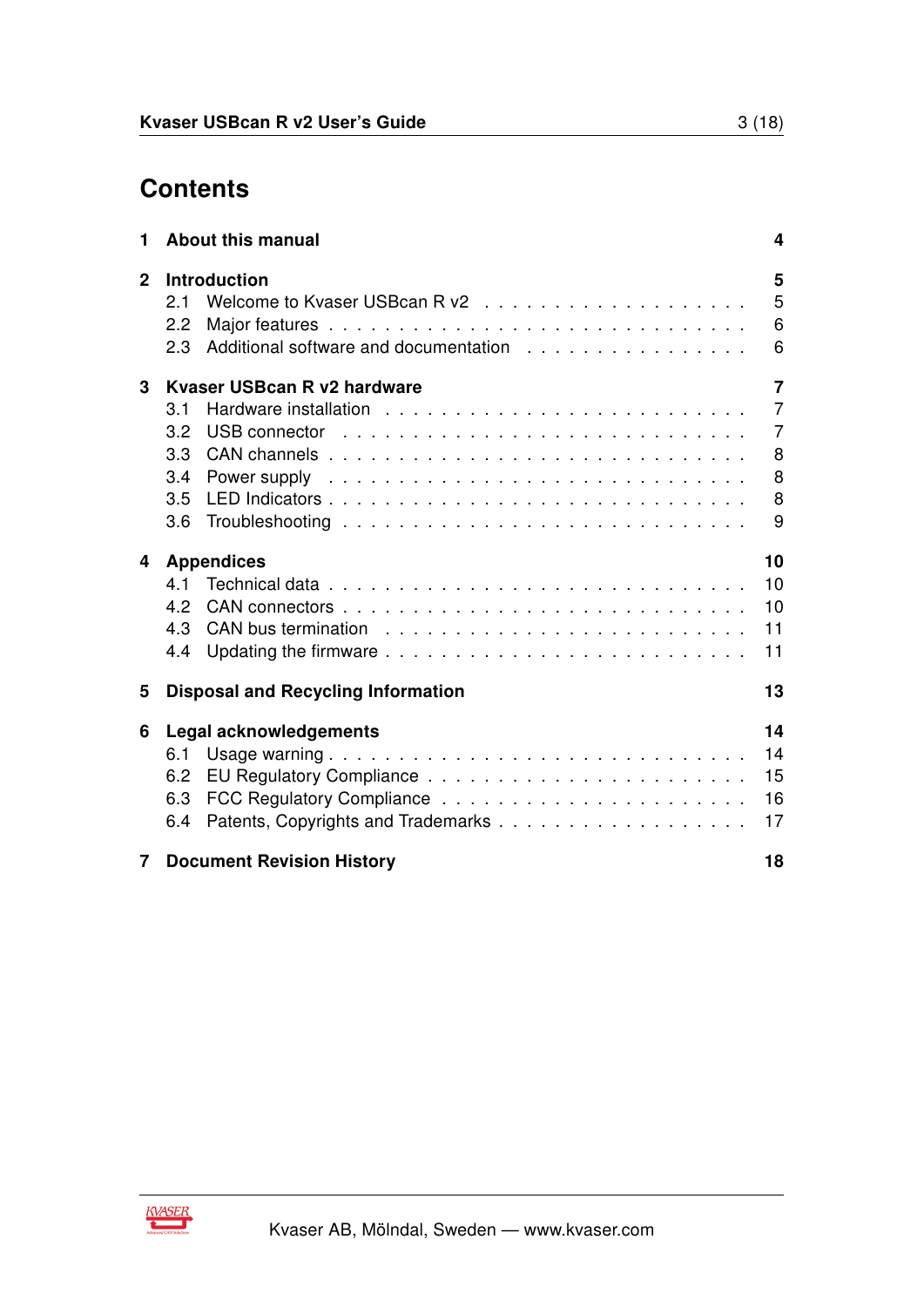# <span id="page-3-0"></span>1 About this manual

This manual is intended for Kvaser USBcan R v2 users. This document contains a description of the hardware's properties and general instructions for connecting the device to a computer.

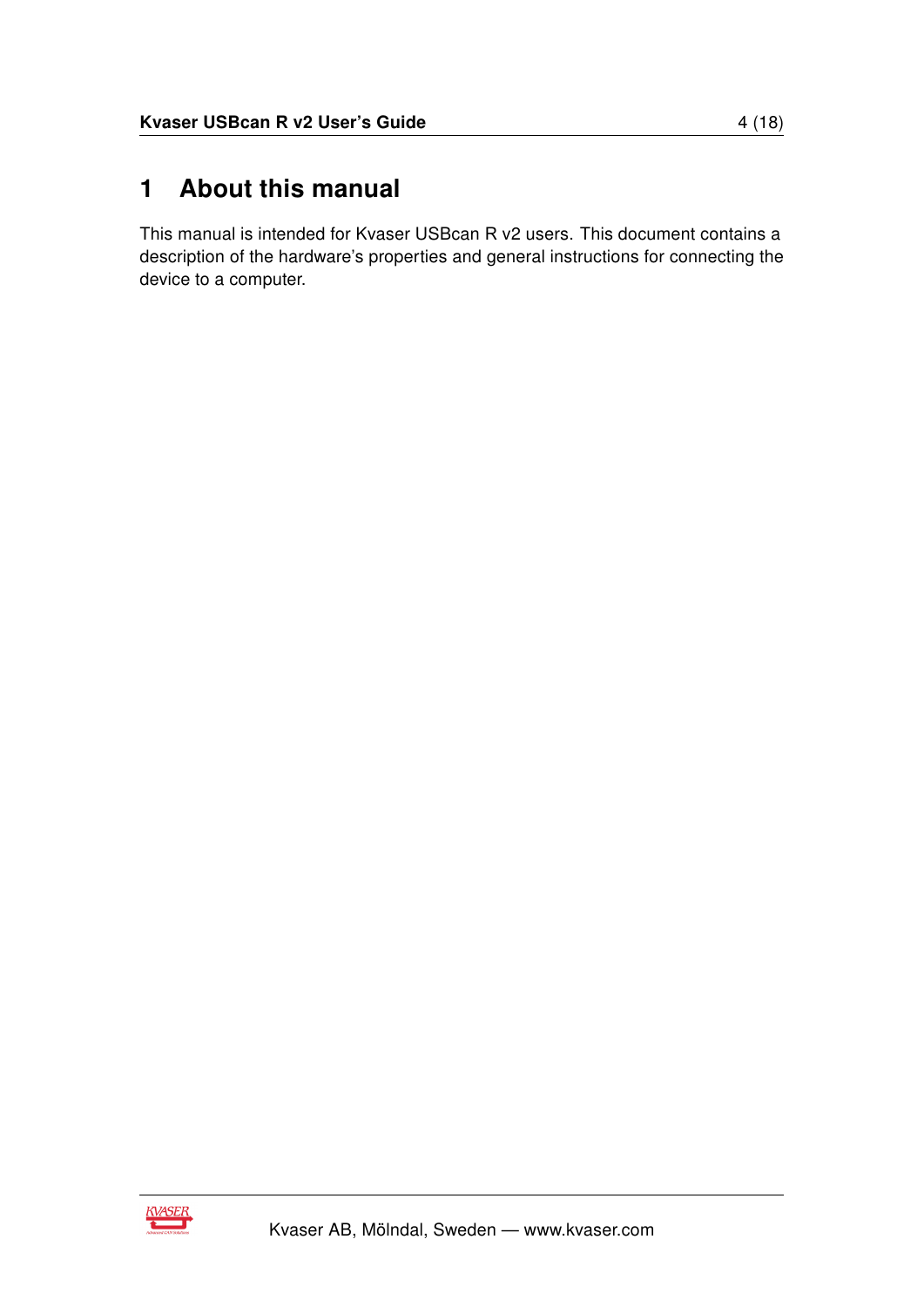# <span id="page-4-0"></span>2 Introduction

This section will describe the functions and features of the Kvaser USBcan R v2.

## <span id="page-4-1"></span>2.1 Welcome to Kvaser USBcan R v2



Figure 1: Kvaser USBcan R v2

Kvaser USBcan R v2 is a reliable low cost product. In hostile environments where dust and water are the norm, the IP65 rated housing assures reliable protection. With a time stamp precision of 100 microseconds it handles transmission and reception of standard and extended CAN messages on the bus. It is compatible with applications that use Kvaser's CANlib.

This guide applies to Kvaser USBcan R v2 devices listed in [Table 1.](#page-4-2)

| <b>Device</b>           | <b>Product Number</b> |
|-------------------------|-----------------------|
| Kvaser USBcan R v2 2xHS | 73-30130-00920-2      |

<span id="page-4-2"></span>Table 1: Kvaser USBcan R v2 devices and their EAN numbers.

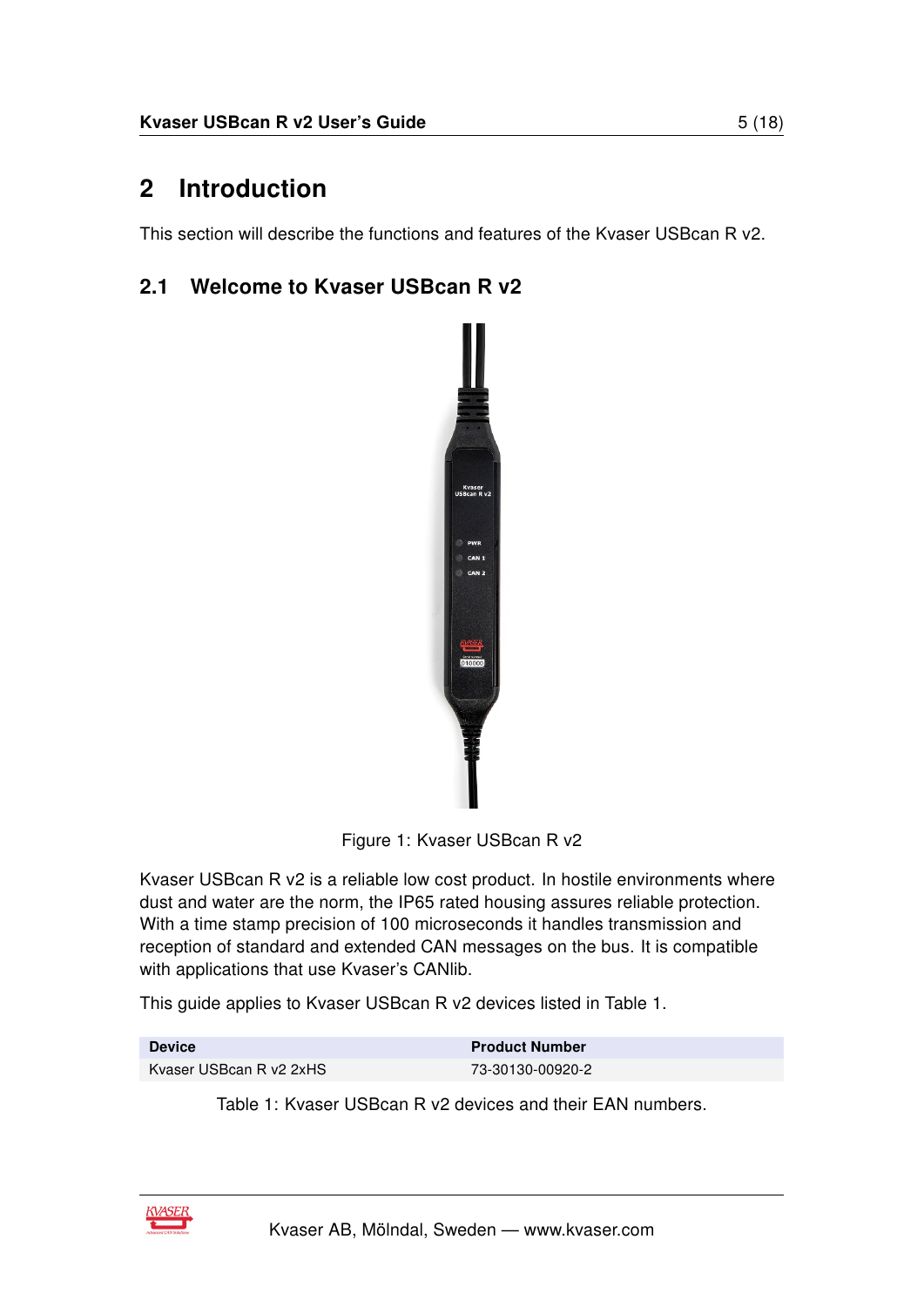#### <span id="page-5-0"></span>2.2 Major features

- USB CAN interface.
- IP65 rated lightweight aluminum housing.
- Quick and easy plug-and-play installation.
- Supports both 11-bit (CAN 2.0A) and 29-bit (CAN 2.0B active) identifiers.
- 100% compatible with applications written for other Kvaser CAN hardware with Kvaser CANlib.
- High-speed CAN connection (compliant with ISO 11898-2), up to 1 Mbit/s.
- Fully compatible with J1939, CANopen, NMEA 2000 $^{\circledR}$  and DeviceNet.
- Simultaneous operation of multiple devices.

### <span id="page-5-1"></span>2.3 Additional software and documentation

The Kvaser CANlib SDK includes everything you need in order to develop software applications interacting with Kvaser CAN and LIN hardware. The SDK contains full documentation and many sample programs, written in C, C++, C#, Delphi, Python and Visual Basic. Kvaser CAN and LIN hardware is built around the same common software API. Applications developed using one device type will run without modification on other device types.

The latest versions of documentation, software and drivers can be downloaded for free at [www.kvaser.com/download.](https://www.kvaser.com/download/)

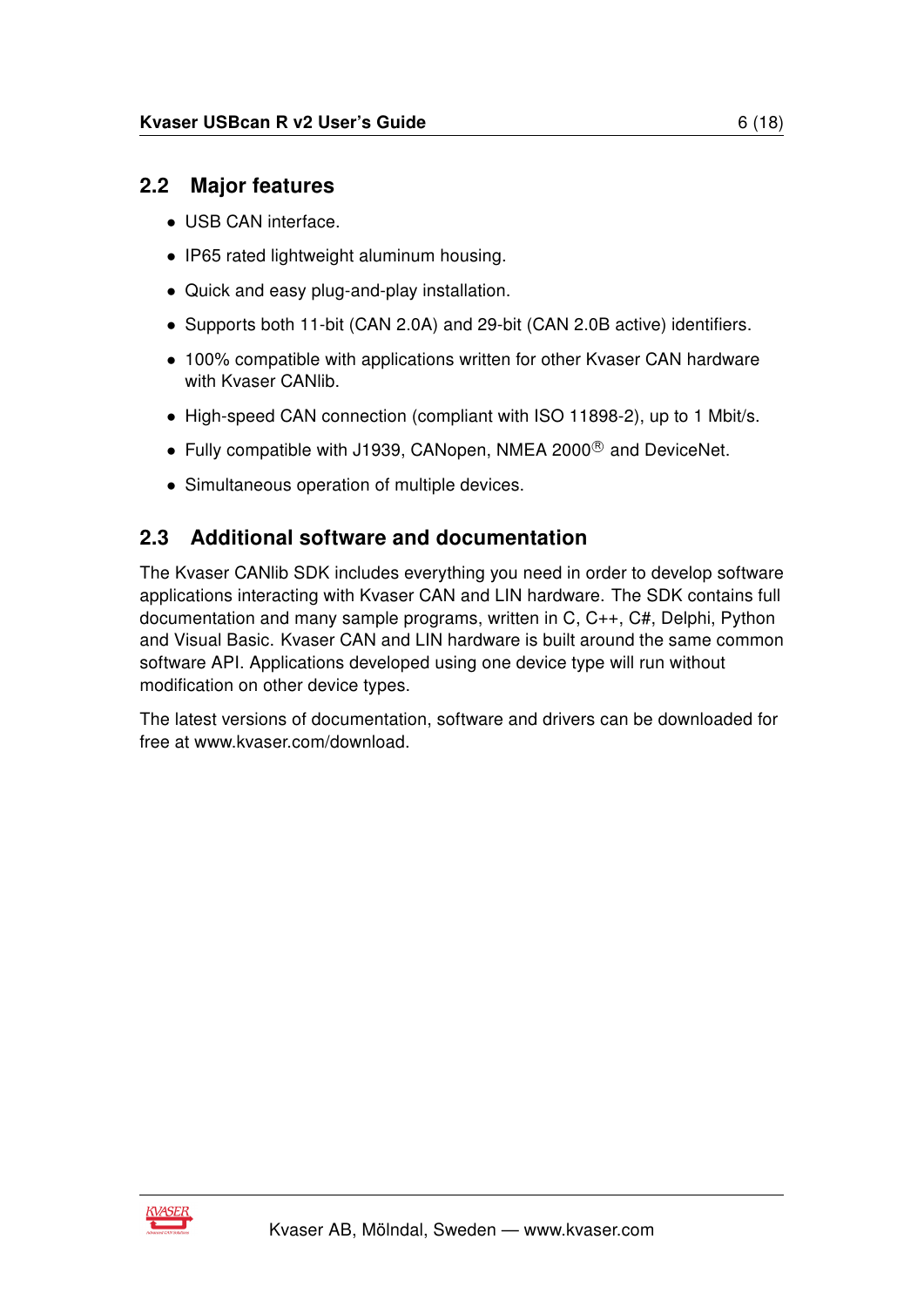# <span id="page-6-0"></span>3 Kvaser USBcan R v2 hardware

In this section you can read more about the CAN channels, power supply and LED indicators.

## <span id="page-6-1"></span>3.1 Hardware installation

For the Kvaser USBcan R v2 to communicate with the host computer, a compatible version of the Kvaser driver and firmware must be installed.

After the driver has been installed on the host computer, the firmware may then be downloaded and installed on the Kvaser USBcan R v2.

The latest version of the driver and firmware can be downloaded from [www.kvaser.com/download.](https://www.kvaser.com/download/)

The driver is installed by running the file kvaser\_drivers\_setup.exe.

The Kvaser USBcan R v2 may be inserted in any free USB socket on the host computer. You do not need to switch the power off before inserting or removing the device.

For information on how to upgrade the firmware, see [Section 4.4, Updating the](#page-10-1) [firmware, on Page 11.](#page-10-1)

## <span id="page-6-2"></span>3.2 USB connector

The Kvaser USBcan R v2 has a standard USB type "A" connector.



Figure 2: A standard USB type "A" connector.

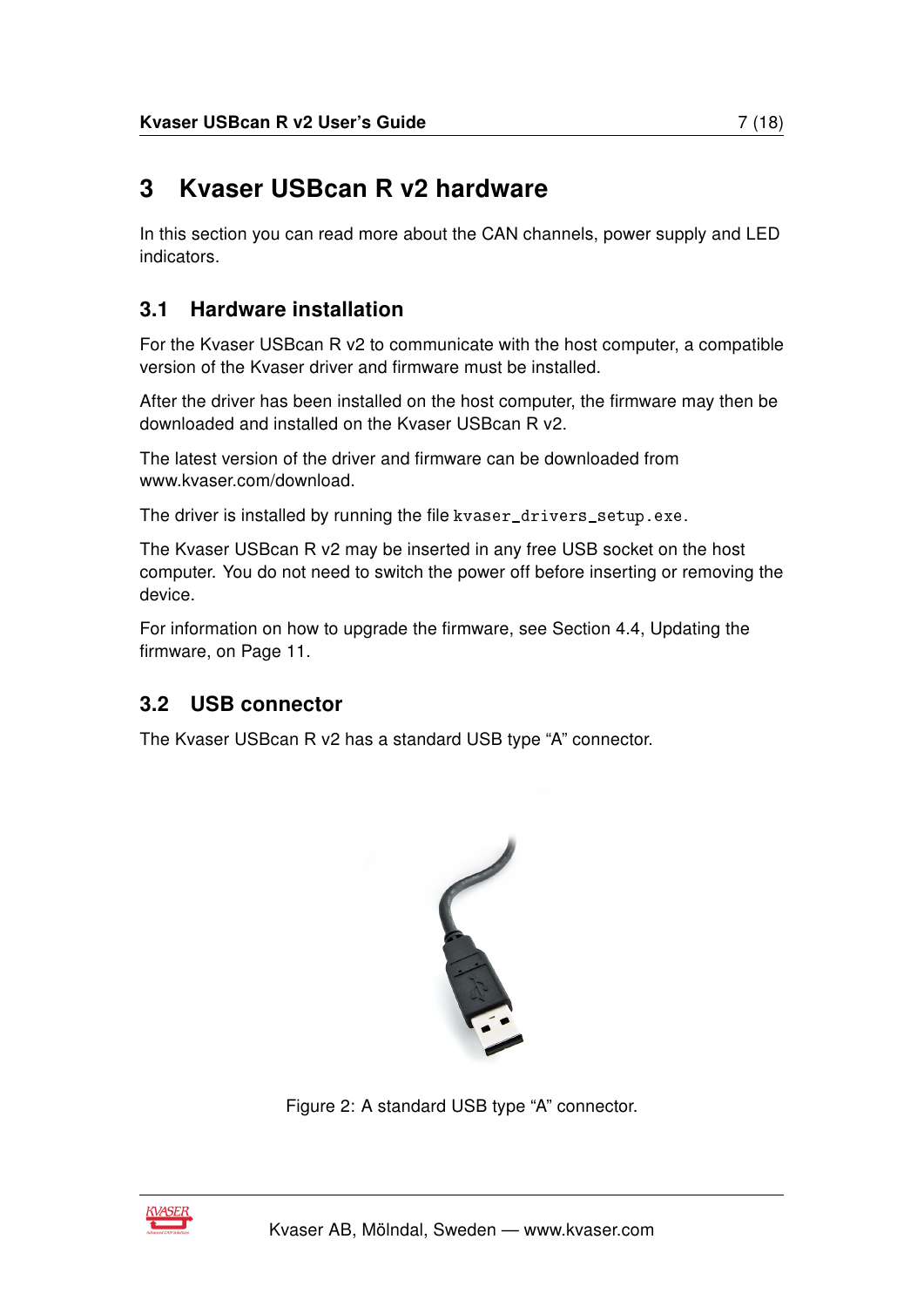## <span id="page-7-0"></span>3.3 CAN channels

The Kvaser USBcan R v2 has two CAN Hi-Speed channels with 9-pin D-SUB CAN connectors (see [Figure 3 on Page 8\)](#page-7-3). See [Section 4.2, CAN connectors, on](#page-9-2) [Page 10](#page-9-2) for pinout information.



<span id="page-7-3"></span>Figure 3: CAN connectors on Kvaser USBcan R v2 2xHS

## <span id="page-7-1"></span>3.4 Power supply

The Kvaser USBcan R v2 is powered from the USB port.

## <span id="page-7-2"></span>3.5 LED Indicators

The Kvaser USBcan R v2 has three LEDs as shown in [Figure 4.](#page-7-4) Their functions are shown in [Table 2 on Page 9.](#page-8-1)



Figure 4: LEDs on the Kvaser USBcan R v2.

<span id="page-7-4"></span>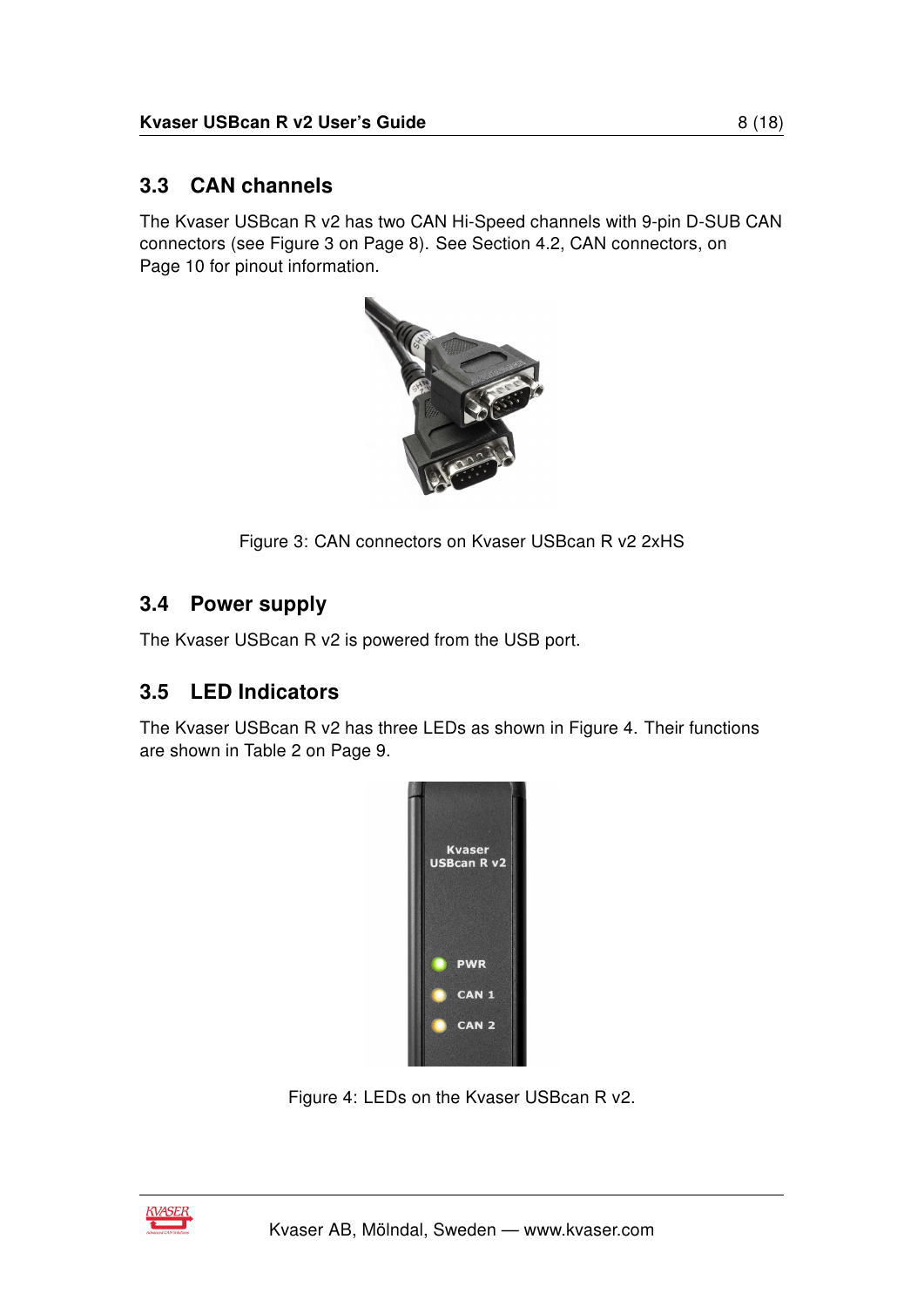| <b>LED</b>     | <b>Function</b>   | <b>Description</b>                                                                    |
|----------------|-------------------|---------------------------------------------------------------------------------------|
| PWR (Green)    | Power             | Steady light when unit is powered and working.                                        |
|                | USB configuration | Blinking once every three seconds when something is<br>wrong with the USB connection. |
|                | Firmware          | 2 Hz flash if something is wrong with the firmware config-<br>uration.                |
| CAN 1 (Yellow) | CAN RxTx          | Status for CAN channel 1.                                                             |
| CAN 2 (Yellow) | <b>CAN RxTx</b>   | Status for CAN channel 2.                                                             |

<span id="page-8-1"></span>Table 2: LEDs on the Kvaser USBcan R v2.

## <span id="page-8-0"></span>3.6 Troubleshooting

Use "Kvaser Device Guide" in the Control Panel to verify that the computer can communicate with the Kvaser USBcan R v2. If the firmware version shown is all zeros, there are communication problems. If the LEDs are not flashing or do not light up at all, check the power supply.

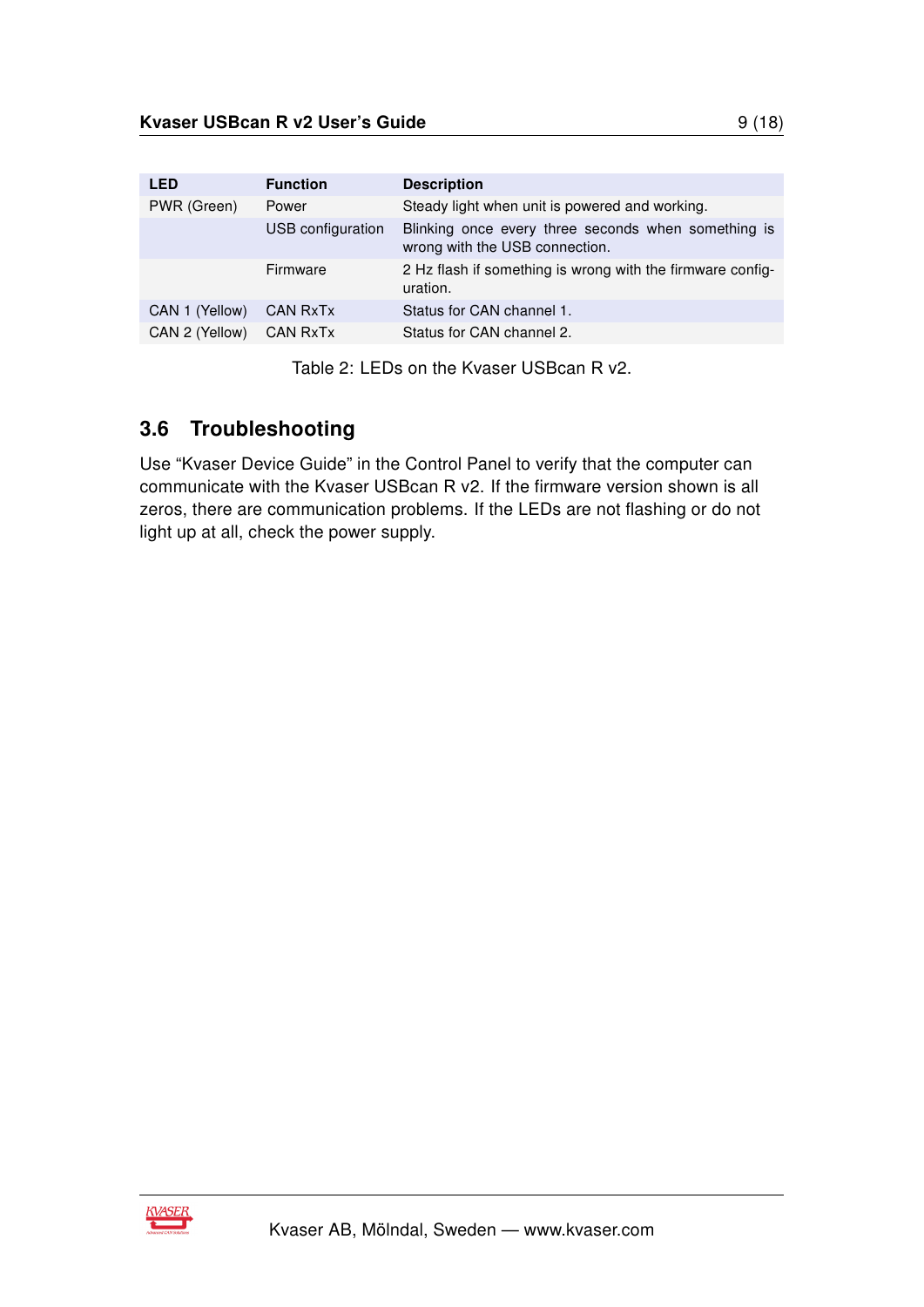# <span id="page-9-0"></span>4 Appendices

In this section you will find technical information about the Kvaser USBcan R v2 and its connectors.

## <span id="page-9-1"></span>4.1 Technical data

In [Table 3](#page-9-3) below you will find the Kvaser USBcan R v2's technical specifications.

| <b>CAN Channels</b>           | 2 (No galvanic isolation between CAN channels.)    |
|-------------------------------|----------------------------------------------------|
| <b>CAN Transceivers</b>       | TJA1051T (Compliant with ISO 11898-2)              |
| <b>CAN Controller</b>         | Built into the processor                           |
| Galvanic isolation            | Yes                                                |
| <b>CAN Bit Rate</b>           | 50 kbit/s to 1 Mbit/s                              |
| Time stamp resolution         | $100 \mu s$                                        |
| Max message rate              | 15000 msg/s per channel                            |
| <b>Error Frame Detection</b>  | Yes                                                |
| <b>Error Frame Generation</b> | <b>No</b>                                          |
| Silent mode                   | No                                                 |
| <b>Kvaser CANtegrity</b>      | <b>No</b>                                          |
| Host interface                | <b>USB Hi-Speed</b>                                |
| Host OS                       | Windows (7 or later), Linux.                       |
| Power consumption             | Typical 132 mA                                     |
| Hardware configuration        | Done by software (Plug & Play).                    |
| Dimensions                    | 30 x 200 x 17 mm for body incl. strain relief      |
| Weight                        | 176 g                                              |
| Operating temperature         | $-40\,^{\circ}$ C to +70 $^{\circ}$ C              |
| Storage temperature           | $-40\,^{\circ}\text{C}$ to $+85\,^{\circ}\text{C}$ |
| Relative humidity             | 0% to 85% (non-condensing.)                        |
| IP Rating                     | <b>IP65</b>                                        |

<span id="page-9-3"></span>Table 3: Technical Specifications.

## <span id="page-9-2"></span>4.2 CAN connectors

Kvaser USBcan R v2 devices that use the 9-pin D-SUB connector (see [Figure 5 on](#page-10-2) [Page 11\)](#page-10-2) have the pinning described in [Table 4 on Page 11.](#page-10-3)

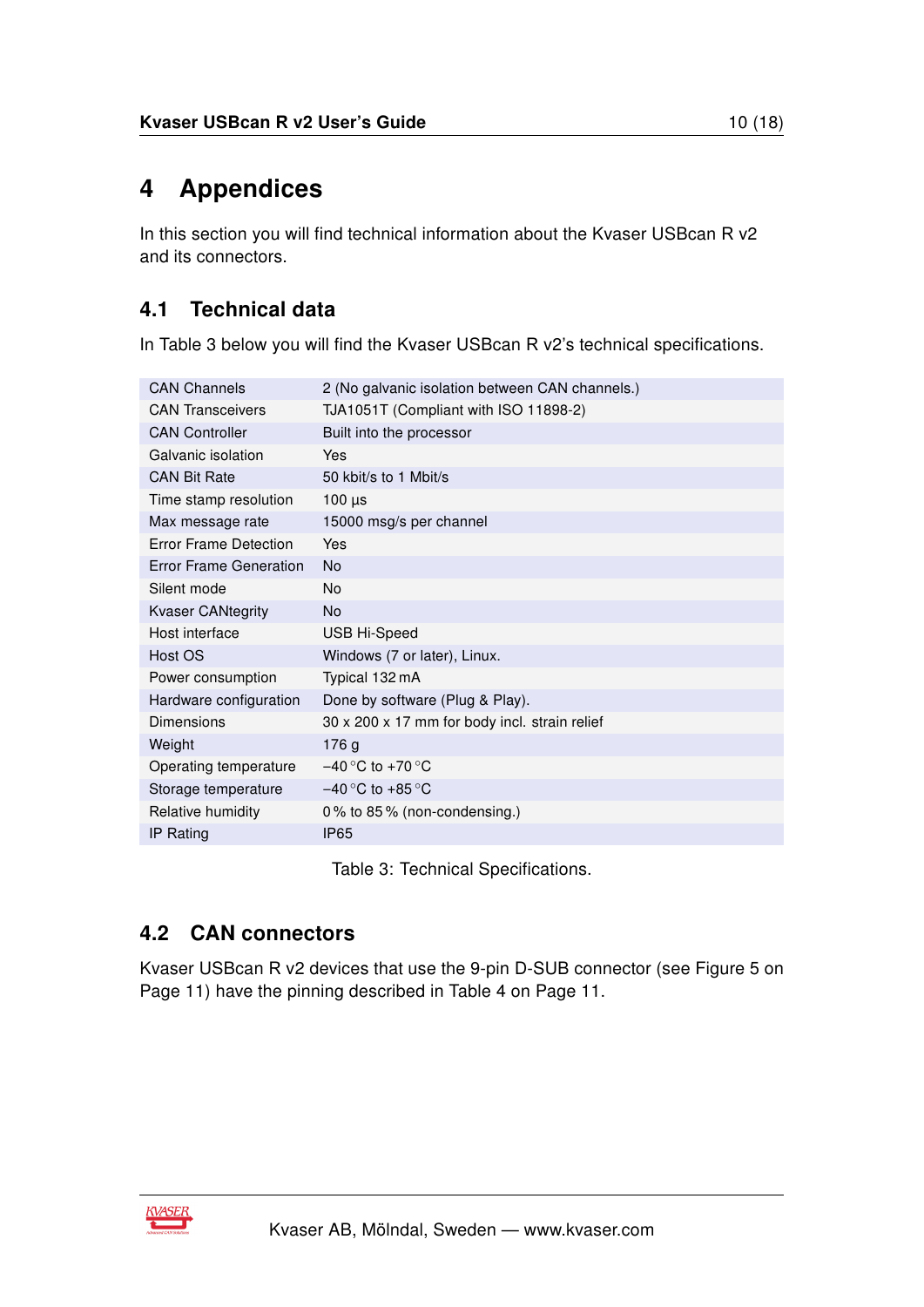

<span id="page-10-2"></span>Figure 5: The D-SUB 9 connector pin numbers

| D-SUB pin number | <b>Function</b> |
|------------------|-----------------|
|                  | Not connected   |
| 2                | CAN_L           |
| 3                | <b>GND</b>      |
| $\overline{4}$   | Not connected   |
| 5                | Shield          |
| 6                | Not connected   |
| 7                | CAN_H           |
| 8                | Not connected   |
| 9                | Not connected   |
|                  |                 |

<span id="page-10-3"></span>Table 4: Configuration of the 9-pin D-SUB

## <span id="page-10-0"></span>4.3 CAN bus termination

Every CAN bus must be terminated with a 120 Ohm resistor at each end of the bus. The Kvaser USBcan R v2 does not contain any CAN bus termination, because their inclusion could cause severe disturbance in a system which is already correctly terminated.

For laboratory or testing use, the exact value of the termination resistors is not always critical. Sometimes a single terminator is sufficient. For production, proper termination is essential. If you see error frames on the bus, you should check the termination.



To save yourself a lot of trouble, always terminate the CAN bus properly.

## <span id="page-10-1"></span>4.4 Updating the firmware

For the Kvaser USBcan R v2 to communicate with the host computer, compatible versions of the Kvaser CANlib (including driver) and firmware must be installed.

The latest versions of firmware and drivers can be downloaded for free at [www.kvaser.com/download.](https://www.kvaser.com/download/)

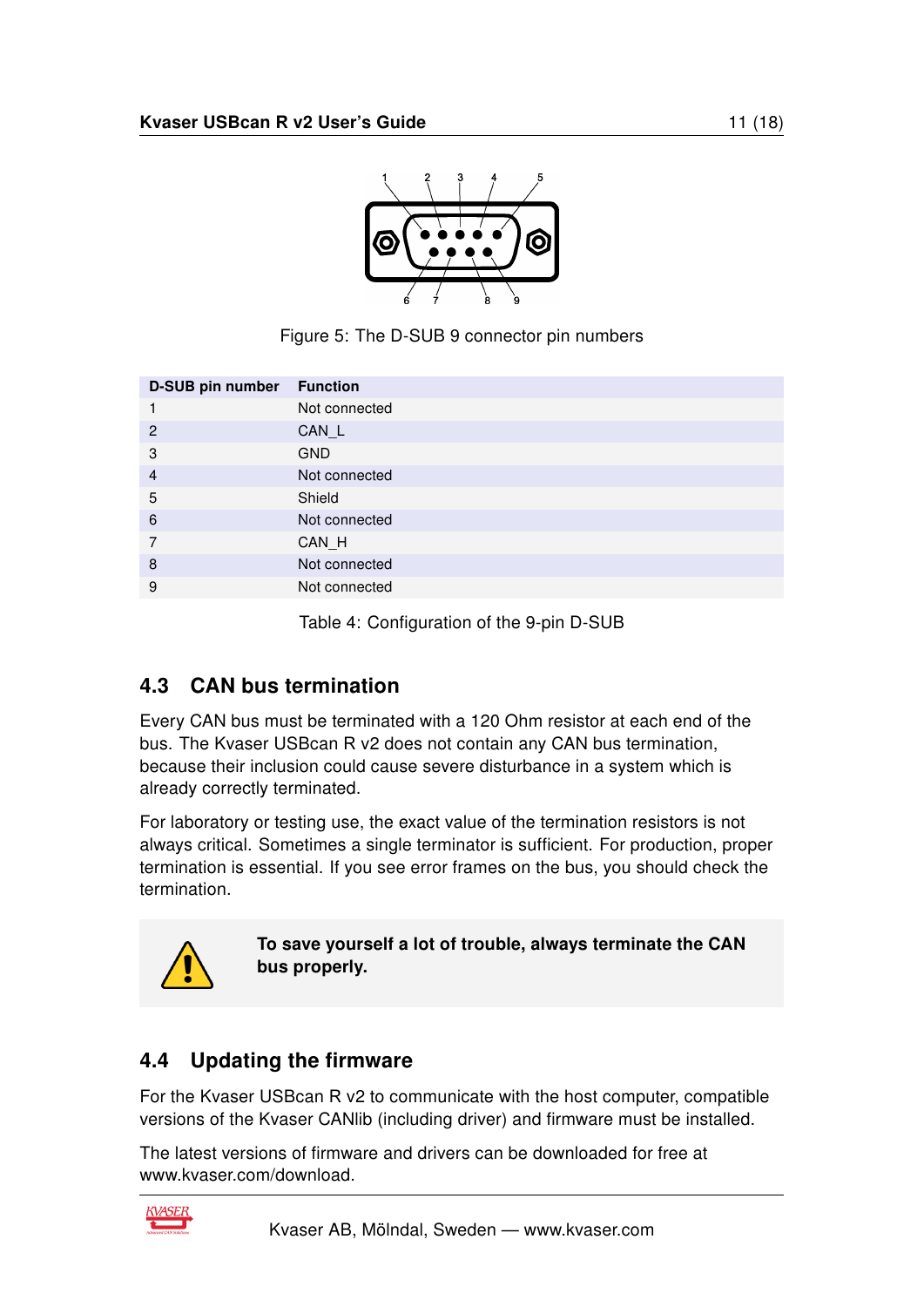Connect the Kvaser USBcan R v2 to your host computer with the USB cable. Start the update.exe application. A window opens where you should see the device listed if correctly connected to your host computer. Select the device to update and click the Next button. Read the Release Notes carefully.

Click on the Start Upgrade button to start programming. Programming takes approximately 30 s. The progress is displayed on the screen.

If you see any error messages, try to disconnect and reconnect the device, and then perform the operation again.

To verify that the firmware has been updated, open "Kvaser Device Guide" in Control Panel. Select "Kvaser USBcan R v2" in the tree view to the left, and click on the channel. The firmware revision information appears in the right half of the window.

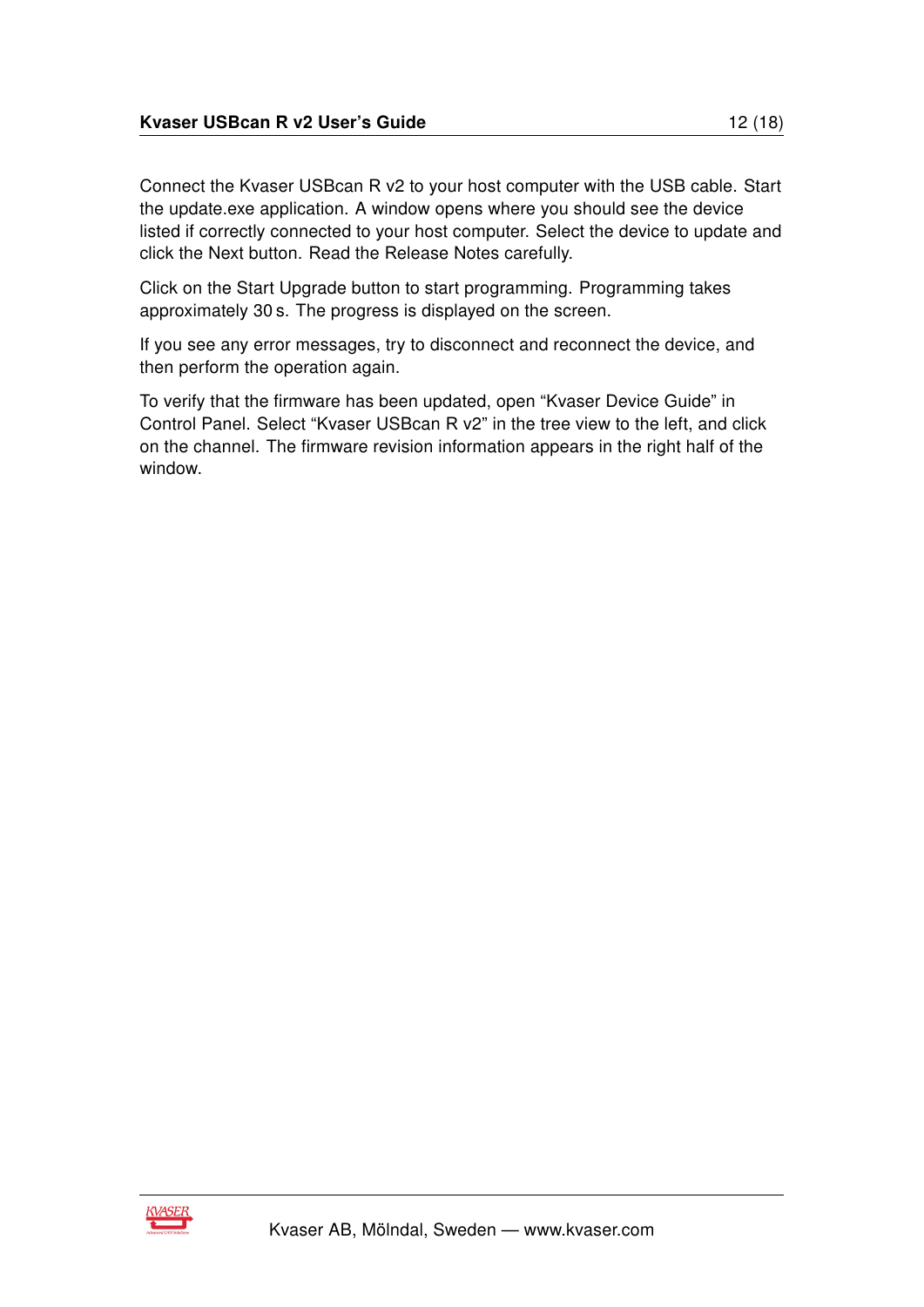# <span id="page-12-0"></span>5 Disposal and Recycling Information



When this product reaches its end of life, please dispose of it according to your local environmental laws and guidelines.

For information about Kvaser's recycling programs, visit: <https://www.kvaser.com/en/kvaser/recycling-policy.html>

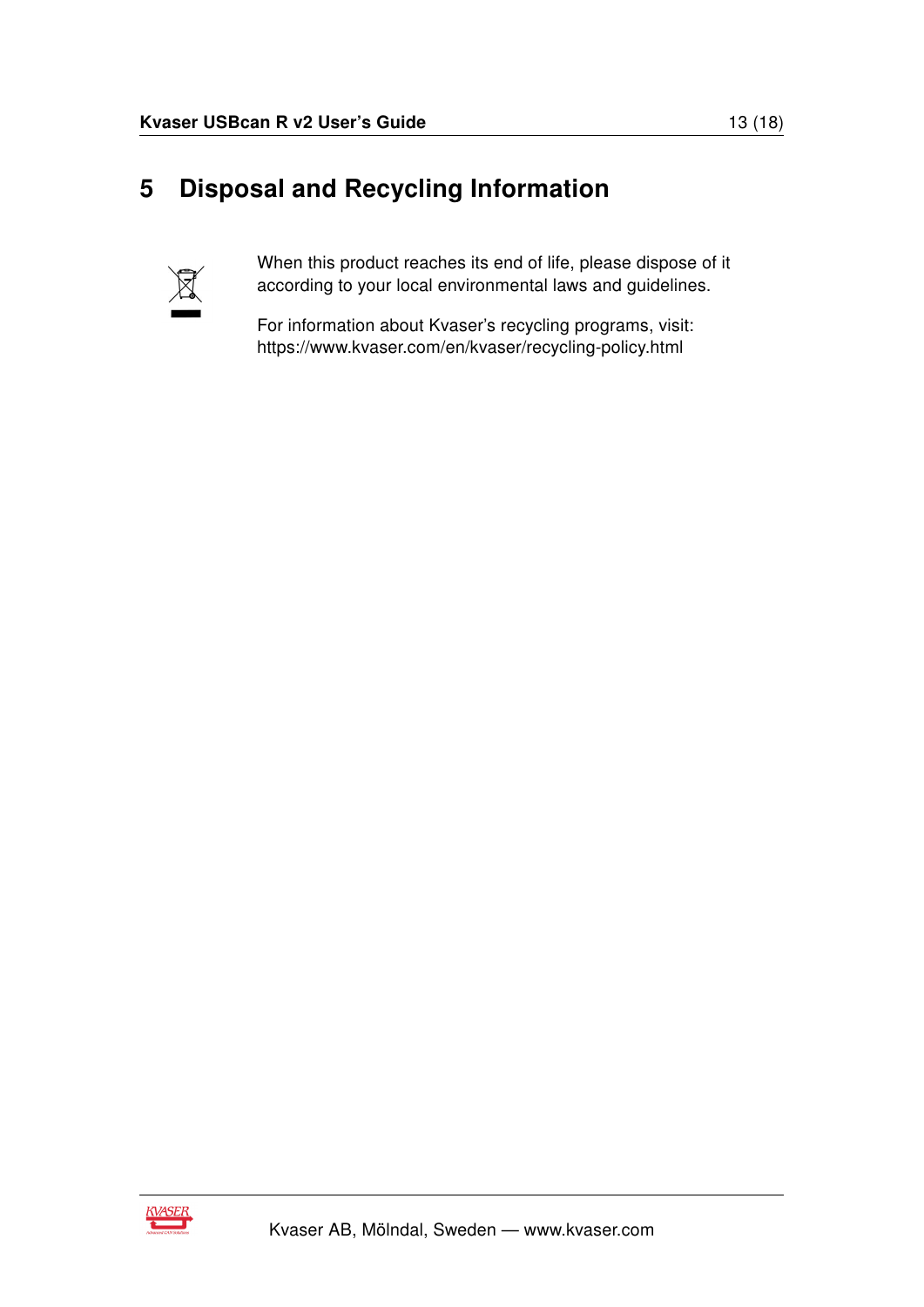# <span id="page-13-0"></span>6 Legal acknowledgements

#### <span id="page-13-1"></span>6.1 Usage warning



#### WARNING FOR ALL USERS

WARNING! - YOUR USE OF THIS DEVICE MUST BE DONE WITH CAUTION AND A FULL UNDERSTANDING OF THE RISKS!

THIS WARNING IS PRESENTED TO INFORM YOU THAT THE OPERATION OF THIS DEVICE MAY BE DANGEROUS. YOUR ACTIONS CAN INFLUENCE THE BEHAVIOR OF A CAN-BASED DISTRIBUTED EMBEDDED SYSTEM, AND DEPENDING ON THE APPLICATION, THE CONSEQUENCES OF YOUR IMPROPER ACTIONS COULD CAUSE SERIOUS OPERATIONAL MALFUNCTION, LOSS OF INFORMATION, DAMAGE TO EQUIPMENT, AND PHYSICAL INJURY TO YOURSELF AND OTHERS. A POTENTIALLY HAZARDOUS OPERATING CONDITION IS PRESENT WHEN THE FOLLOWING TWO CONDITIONS ARE CONCURRENTLY TRUE: THE PRODUCT IS PHYSICALLY INTERCONNECTED TO A REAL DISTRIBUTED EMBEDDED SYSTEM; AND THE FUNCTIONS AND OPERATIONS OF THE REAL DISTRIBUTED EMBEDDED SYSTEM ARE CONTROLLABLE OR INFLUENCED BY THE USE OF THE CAN NETWORK. A POTENTIALLY HAZARDOUS OPERATING CONDITION MAY RESULT FROM THE ACTIVITY OR NON-ACTIVITY OF SOME DISTRIBUTED EMBEDDED SYSTEM FUNCTIONS AND OPERATIONS, WHICH MAY RESULT IN SERIOUS PHYSICAL HARM OR DEATH OR CAUSE DAMAGE TO EQUIPMENT, DEVICES, OR THE SURROUNDING ENVIRONMENT.

WITH THIS DEVICE, YOU MAY POTENTIALLY:

- CAUSE A CHANGE IN THE OPERATION OF THE SYSTEM, MODULE, DEVICE, CIRCUIT, OR OUTPUT.
- TURN ON OR ACTIVATE A MODULE, DEVICE, CIRCUIT, OUTPUT, OR FUNCTION.
- TURN OFF OR DEACTIVATE A MODULE, DEVICE, CIRCUIT, OUTPUT, OR FUNCTION.
- INHIBIT, TURN OFF, OR DEACTIVATE NORMAL OPERATION.
- MODIFY THE BEHAVIOR OF A DISTRIBUTED PRODUCT.
- ACTIVATE AN UNINTENDED OPERATION.
- PLACE THE SYSTEM, MODULE, DEVICE, CIRCUIT, OR OUTPUT INTO AN UNINTENDED MODE.

ONLY THOSE PERSONS WHO:

(A) ARE PROPERLY TRAINED AND QUALIFIED WITH RESPECT TO THE USE OF THE DEVICE,

(B) UNDERSTAND THE WARNINGS ABOVE, AND

(C) UNDERSTAND HOW THIS DEVICE INTERACTS WITH AND IMPACTS THE FUNCTION AND SAFETY OF OTHER PRODUCTS IN A DISTRIBUTED SYSTEM AND THE APPLICATION FOR WHICH THIS DEVICE WILL BE APPLIED, MAY USE THE DEVICE.

PLEASE NOTE THAT YOU CAN INTEGRATE THIS PRODUCT AS A SUBSYSTEM INTO HIGHER-LEVEL SYSTEMS. IN CASE YOU DO SO, KVASER AB HEREBY DECLARES THAT KVASER AB'S WARRANTY SHALL BE LIMITED TO THE CORRECTION OF DEFECTS, AND KVASER AB HEREBY EXPRESSLY DISCLAIMS ANY LIABILITY OVER AND ABOVE THE REFUNDING OF THE PRICE PAID FOR THIS DEVICE, SINCE KVASER AB DOES NOT HAVE ANY INFLUENCE ON THE IMPLEMENTATIONS OF THE HIGHER-LEVEL SYSTEM, WHICH MAY BE DEFECTIVE.

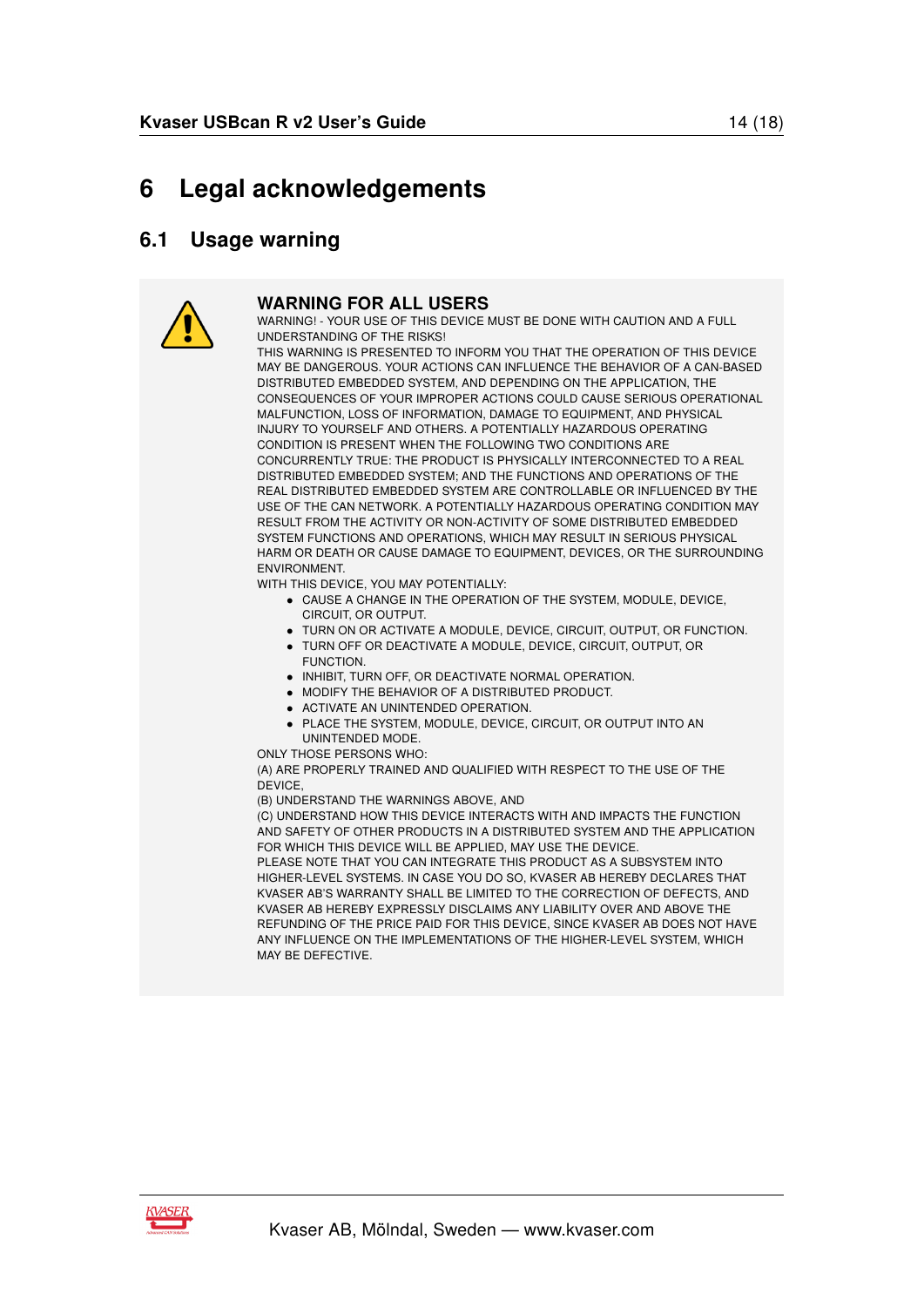# <span id="page-14-0"></span>6.2 EU Regulatory Compliance

| EU Declaration of Conformity (DoC)<br><b>Advanced CAN Solutions</b>                                                                     |                    |                                                                                                    |                                                                                                      |
|-----------------------------------------------------------------------------------------------------------------------------------------|--------------------|----------------------------------------------------------------------------------------------------|------------------------------------------------------------------------------------------------------|
| We                                                                                                                                      |                    |                                                                                                    |                                                                                                      |
| Company Name:                                                                                                                           | Kvaser AB          | City:                                                                                              | Mölndal                                                                                              |
| Postal address:                                                                                                                         | Aminogatan 25      | Telephone number:                                                                                  | $+46$ 31 886344                                                                                      |
| Postcode:                                                                                                                               | 431 53             | E-mail address:                                                                                    | sales@kvaser.com                                                                                     |
|                                                                                                                                         |                    | declare that the DoC is issued under our sole responsibility and belongs to the following product: |                                                                                                      |
| Product:                                                                                                                                | Kvaser USBcan R v2 |                                                                                                    |                                                                                                      |
| Object of the declaration (identification of apparatus allowing traceability):<br>Product: Kvaser USBcan R v2<br>Type: 73-30130-00920-2 |                    |                                                                                                    |                                                                                                      |
| legislation:                                                                                                                            |                    |                                                                                                    | The object of the declaration described above is in conformity with the relevant Union harmonisation |
|                                                                                                                                         |                    | Electromagnetic Compatibility (EMC) Directive $2014/30/EU$ (Art. 6)                                |                                                                                                      |
| RoHS recast Directive 2011/65/EU (Art. 4.1)                                                                                             |                    |                                                                                                    |                                                                                                      |
|                                                                                                                                         |                    |                                                                                                    |                                                                                                      |
|                                                                                                                                         |                    |                                                                                                    |                                                                                                      |
|                                                                                                                                         |                    |                                                                                                    |                                                                                                      |
|                                                                                                                                         |                    |                                                                                                    |                                                                                                      |
|                                                                                                                                         |                    |                                                                                                    |                                                                                                      |
|                                                                                                                                         |                    |                                                                                                    |                                                                                                      |
|                                                                                                                                         |                    |                                                                                                    |                                                                                                      |
|                                                                                                                                         |                    |                                                                                                    |                                                                                                      |
|                                                                                                                                         |                    |                                                                                                    |                                                                                                      |
|                                                                                                                                         |                    |                                                                                                    |                                                                                                      |
| (title, date of standard/specification):                                                                                                |                    | The following harmonised standards and technical specifications have been applied                  |                                                                                                      |
| EN 55024 (2010)                                                                                                                         |                    | EN 55032 (2012)                                                                                    |                                                                                                      |
| EN 61000-6-3 $(2007 + A1:2011)$                                                                                                         |                    | EN 50581 (2012)                                                                                    |                                                                                                      |
|                                                                                                                                         |                    |                                                                                                    |                                                                                                      |
|                                                                                                                                         |                    |                                                                                                    |                                                                                                      |
|                                                                                                                                         |                    |                                                                                                    |                                                                                                      |
|                                                                                                                                         |                    |                                                                                                    |                                                                                                      |
|                                                                                                                                         |                    |                                                                                                    |                                                                                                      |
|                                                                                                                                         |                    |                                                                                                    |                                                                                                      |
|                                                                                                                                         |                    |                                                                                                    |                                                                                                      |
| Signed for and on behalf of:                                                                                                            |                    |                                                                                                    |                                                                                                      |
| Mölndal                                                                                                                                 | 2019-12-05         |                                                                                                    |                                                                                                      |
| Place of issue                                                                                                                          | Date of issue      |                                                                                                    | Claes Haglund, Supply Chain and Quality director                                                     |

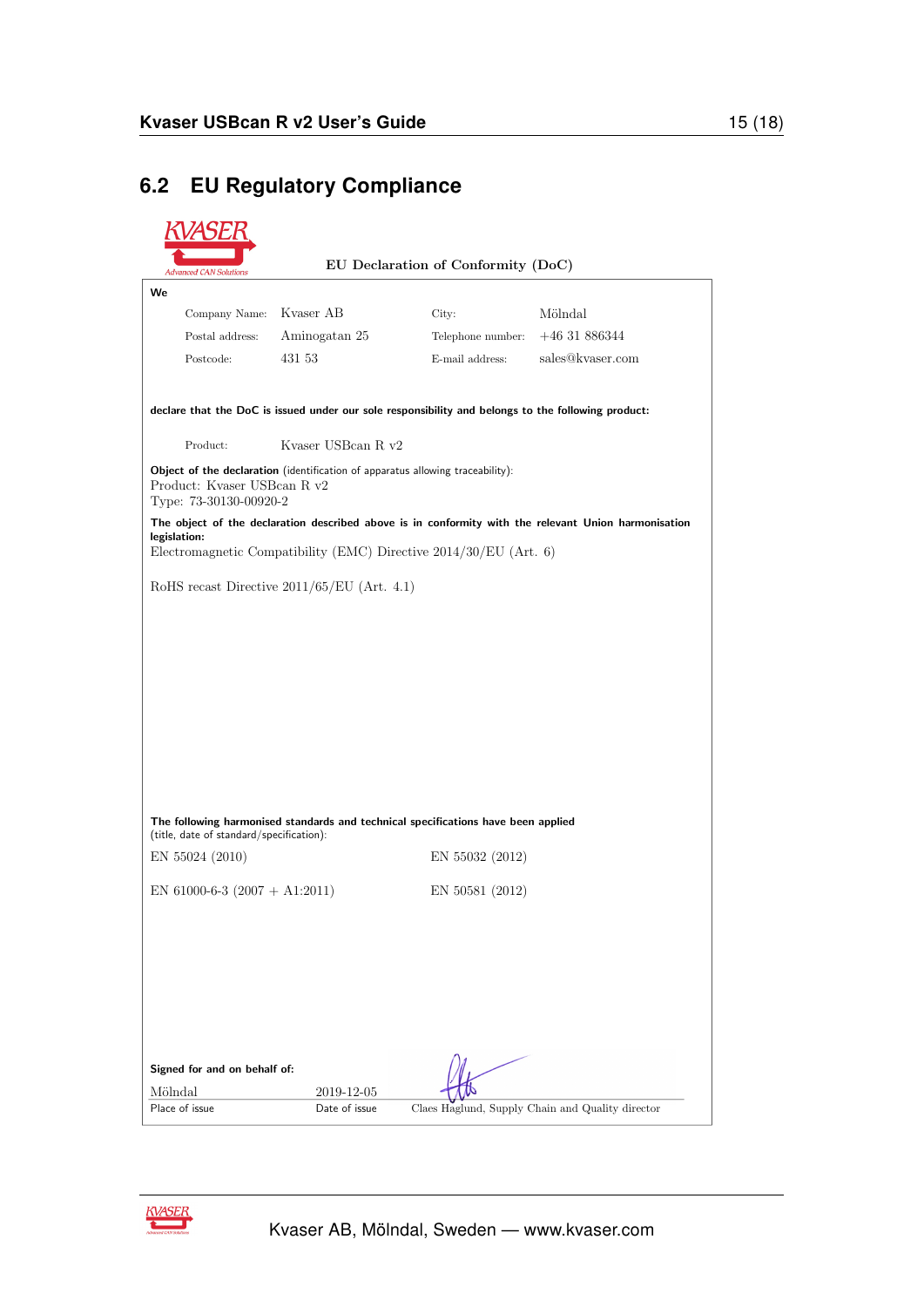### <span id="page-15-0"></span>6.3 FCC Regulatory Compliance



Federal Communications Commission (FCC) Compliance Information Statement

#### IDENTIFICATION OBJECT:

Product: Kvaser USBcan R v2 Type: 73-30130-00920-2

#### APPLICABLE COMPLIANCE STATEMENTS:

CFR Title 47 Part 15 §15.107, §15.109 This device complies with part 15 of the FCC Rules. Operation is subject to the following two conditions: (1) This device may not cause harmful interference, and (2) this device must accept any interference received, including interference that may cause undesired operation.

#### RESPONSIBLE PARTY (IN USA) NAME:

Kvaser Inc. 23881 Via Fabricante, Suite 503 Mission Viejo, CA 92691

Internet contact: support@kvaser.com

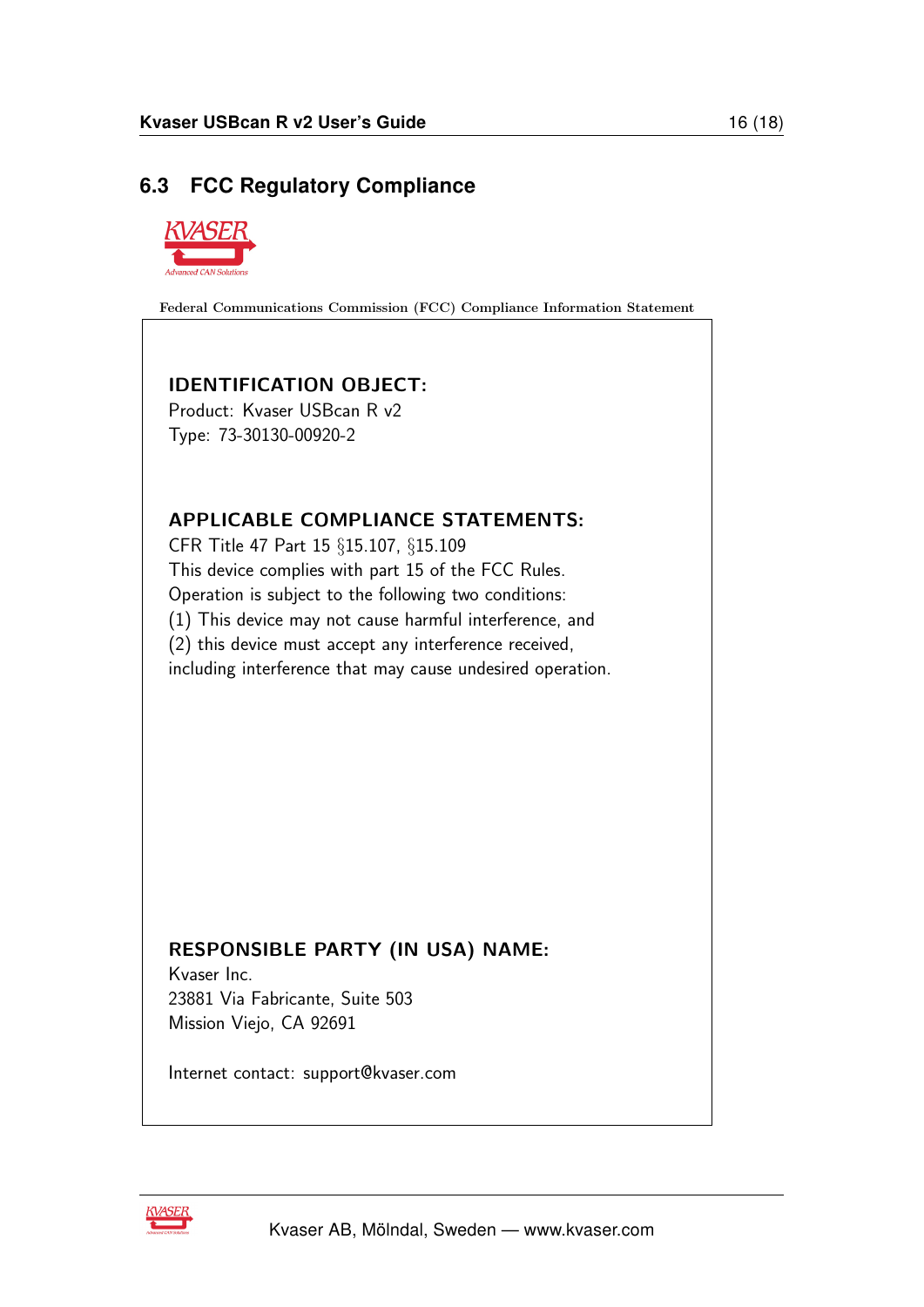## <span id="page-16-0"></span>6.4 Patents, Copyrights and Trademarks

All trademarks are the property of their respective owner. Windows is a registered trademark of Microsoft Corporation in the United States and other countries.

Adobe, the Adobe logo, and Reader are either registered trademarks or trademarks of Adobe Systems Incorporated in the United States and/or other countries.

DeviceNet is a trademark of Open DeviceNet Vendor Association, Inc.

NMEA 2000 is the registered trademark of the National Marine Electronics Association, Inc.

For information about Kvaser related CAN patents, see [www.kvaser.com/patent.](https://www.kvaser.com/patent/)